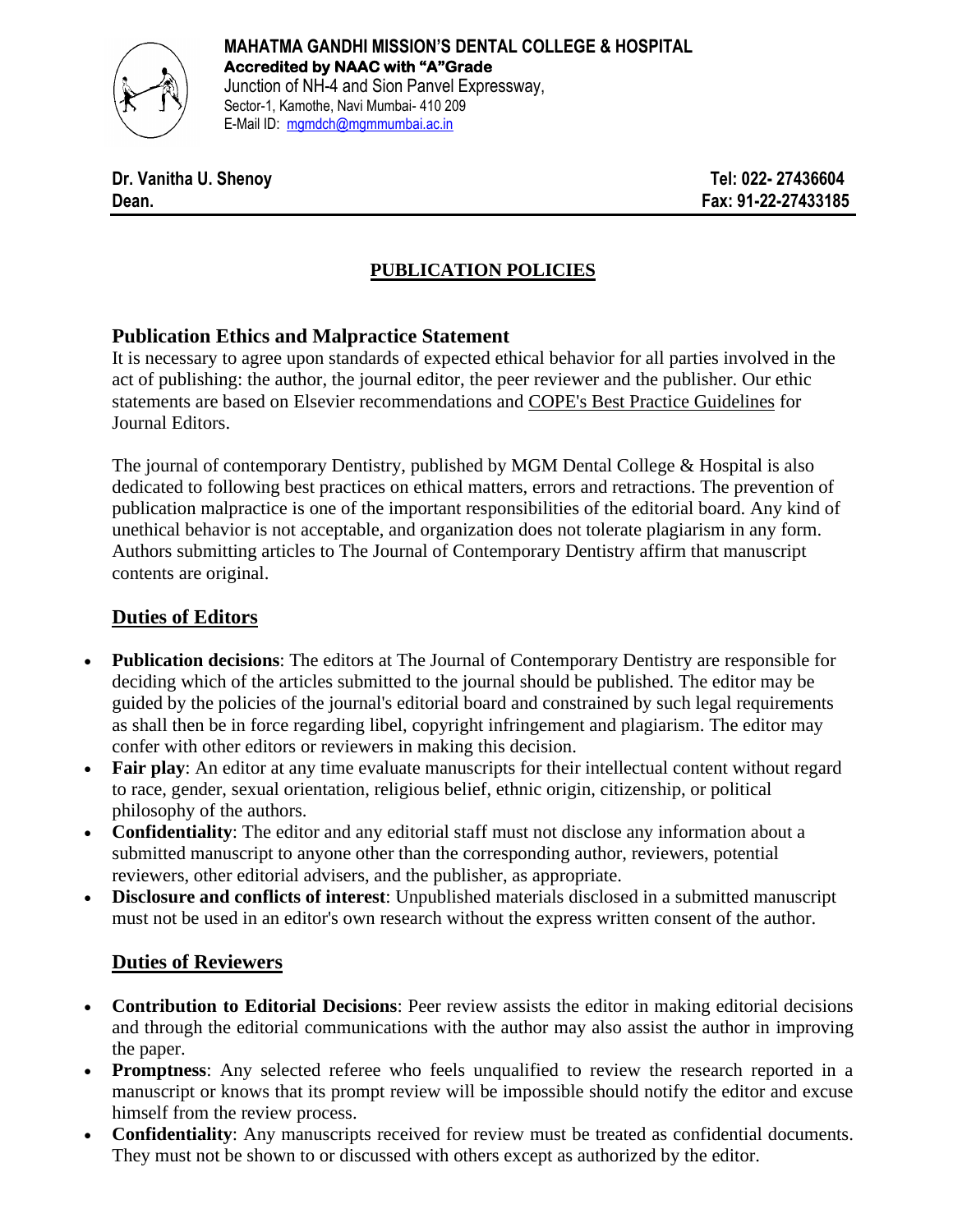- **Standards of Objectivity:** Reviews should be conducted objectively. Personal criticism of the author is inappropriate. Referees should express their views clearly with supporting arguments.
- **Acknowledgement of Sources**: Reviewers should identify relevant published work that has not been cited by the authors. Any statement that an observation, derivation, or argument had been previously reported should be accompanied by the relevant citation. A reviewer should also call to the editor's attention any substantial similarity or overlap between the manuscript under consideration and any other published paper of which they have personal knowledge.
- **Disclosure and Conflict of Interest**: Privileged information or ideas obtained through peer review must be kept confidential and not used for personal advantage. Reviewers should not consider manuscripts in which they have conflicts of interest resulting from competitive, collaborative, or other relationships or connections with any of the authors, companies, or institutions connected to the papers.

### **Duties of Authors**

- **Reporting standards**: Authors of reports of original research should present an accurate account of the work performed as well as an objective discussion of its significance. Underlying data should be represented accurately in the paper. A paper should contain sufficient detail and references to permit others to replicate the work. Fraudulent or knowingly inaccurate statements constitute unethical behavior and are unacceptable.
- **Originality and Plagiarism**: The authors should ensure that they have written entirely original works, and if the authors have used the work and/or words of others that this has been appropriately cited or quoted.
- **Multiple, Redundant or Concurrent Publication**: An author should not in general publish manuscripts describing essentially the same research in more than one journal or primary publication. Submitting the same manuscript to more than one journal concurrently constitutes unethical publishing behaviour and is unacceptable.
- **Acknowledgement of Sources**: Proper acknowledgment of the work of others must always be given. Authors should cite publications that have been influential in determining the nature of the reported work.
- **Authorship of the Paper**: Authorship should be limited to those who have made a significant contribution to the conception, design, execution, or interpretation of the reported study. All those who have made significant contributions should be listed as co-authors. Where there are others who have participated in certain substantive aspects of the research project, they should be acknowledged or listed as contributors. The corresponding author should ensure that all appropriate co-authors and no inappropriate co-authors are included on the paper, and that all coauthors have seen and approved the final version of the paper and have agreed to its submission for publication.
- **Hazards and Human or Animal Subjects**: If the work involves chemicals, procedures or equipment that has any unusual hazards inherent in their use, the author must clearly identify these in the manuscript.
- **Disclosure and Conflicts of Interest**: All authors should disclose in their manuscript any financial or other substantive conflict of interest that might be construed to influence the results or interpretation of their manuscript. All sources of financial support for the project should be disclosed.
- **Fundamental errors in published works**: When an author discovers a significant error or inaccuracy in his/her own published work, it is the author's obligation to promptly notify the journal editor or publisher and cooperate with the editor to retract or correct the paper.